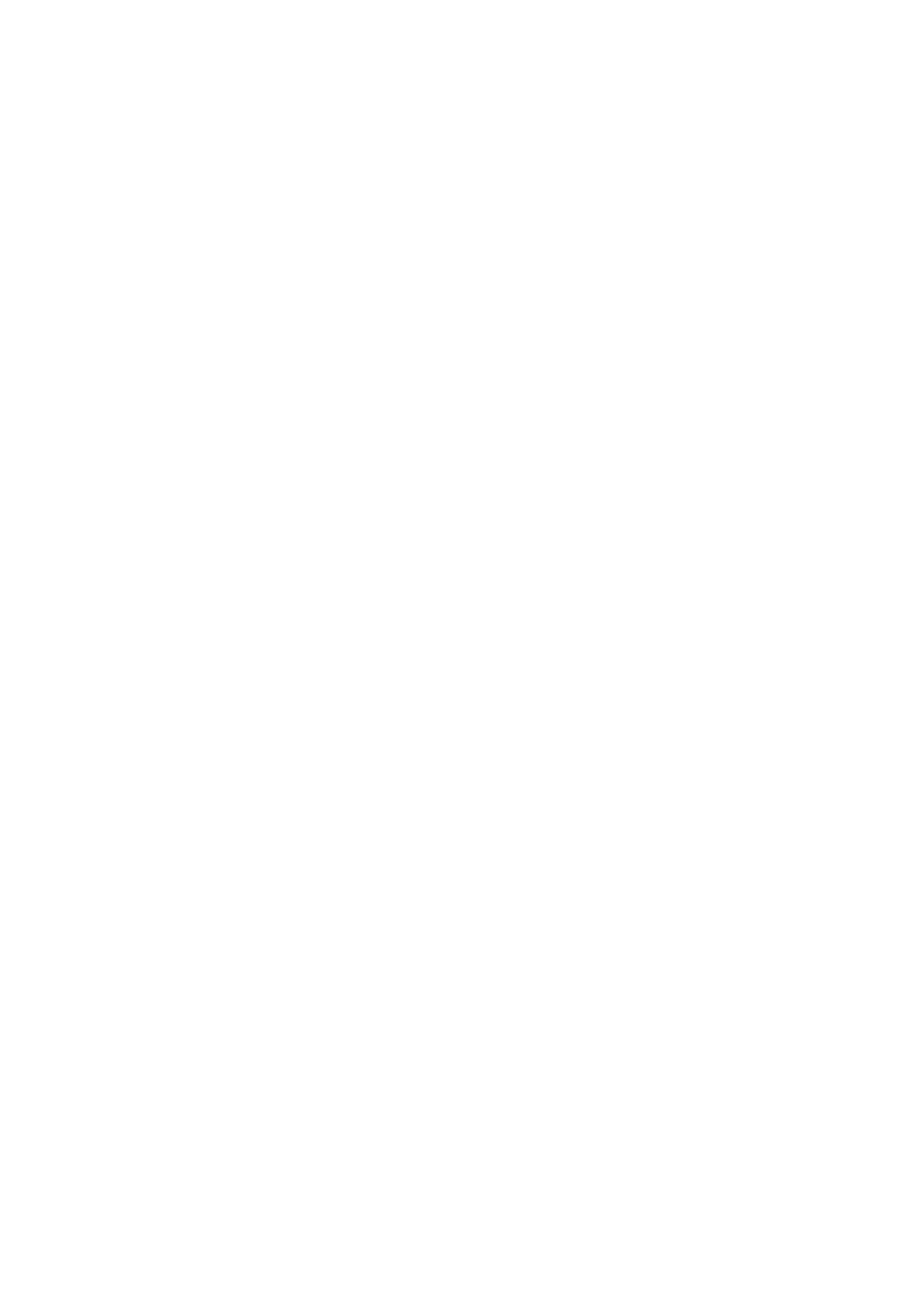Western Australia

## Guildford Cemeteries Act 1936

## **Contents**

|     | Schedule — Cemetery land                            |                             |
|-----|-----------------------------------------------------|-----------------------------|
| -5. | Preservation of existing burial rights              | $\mathcal{D}$               |
| 4.  | Original owners of lands relieved of responsibility | $\mathcal{D}_{\mathcal{L}}$ |
| 3.  | Land revested to be reserved as cemetery            | $\mathcal{D}_{\mathcal{A}}$ |
| 2.  | Lands revested in His Majesty                       |                             |
|     | Short title                                         |                             |

## **Notes**

Compilation table 5

Ceased on 04 Dec 2014 Version 01-d0-03 page i Extract from www.slp.wa.gov.au, see that website for further information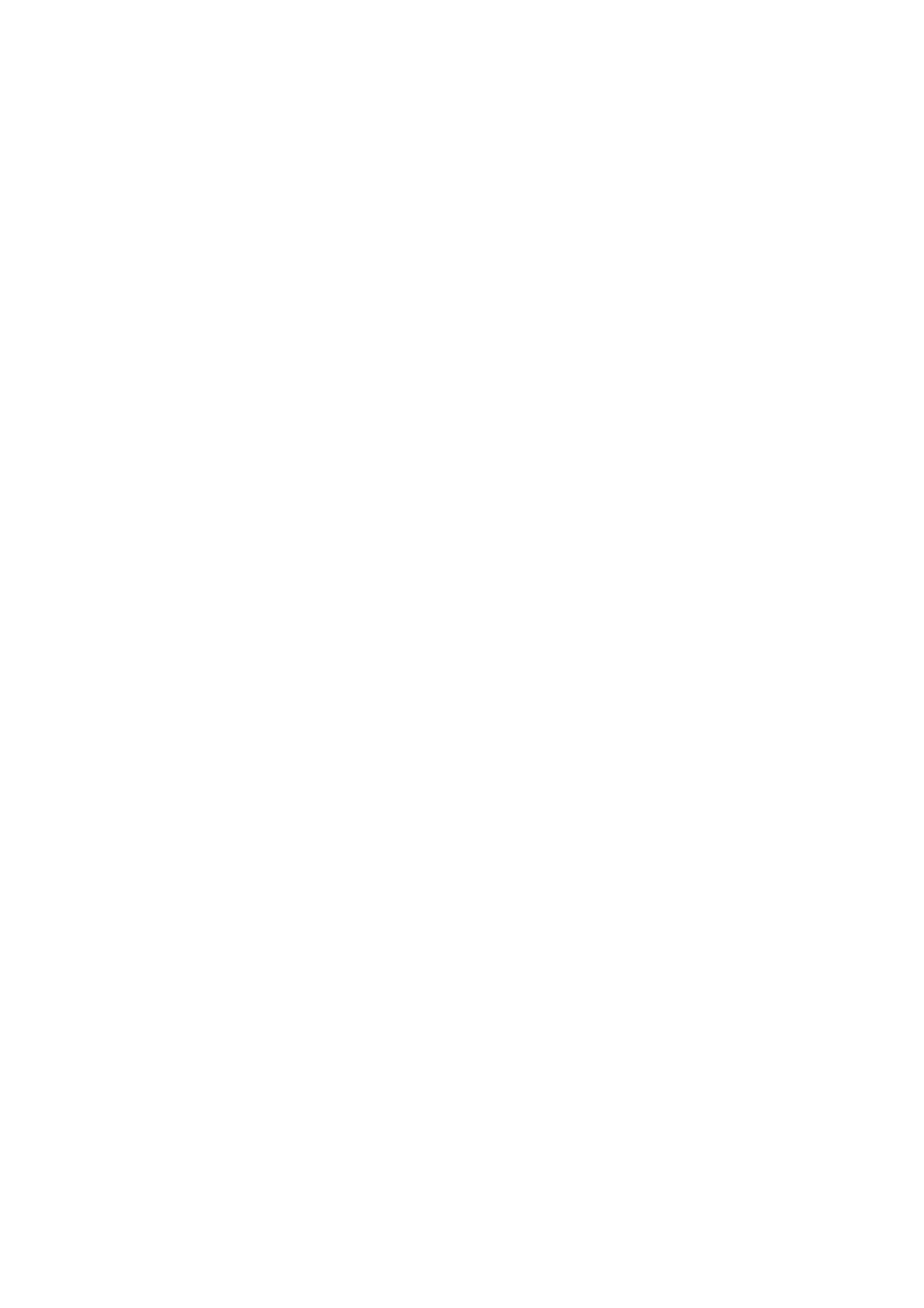Western Australia

## Guildford Cemeteries Act 1936

### An Act to revest certain lands in His Majesty and for other purposes relative thereto.

### Preamble

Whereas the lands described in the first and second columns of the Schedule hereto are vested in the religious bodies or trustees set out in the third column of the said Schedule and are held and used as burial grounds but not as a public cemetery under and within the meaning of the Cemeteries Act  $1897^2$ : And whereas it is deemed desirable and expedient that the said lands should become and be used as a public cemetery under the said Act in conjunction with reserve ↑1286 adjoining the said lands and now a public cemetery under the said Act:

Be it therefore enacted by the King's Most Excellent Majesty, by and with the advice and consent of the Legislative Council and Legislative Assembly of Western Australia, in this present Parliament assembled, and by the authority of the same, as follows: —

### 1. Short title

This Act may be cited as the *Guildford Cemeteries Act* 1936<sup>1</sup>.

## 2. Lands revested in His Majesty

 Subject to section 5, and from and after the commencement of this Act, all rights of property which may have at any time been vested by Statute or otherwise howsoever in the persons or corporations mentioned in the third column of the Schedule to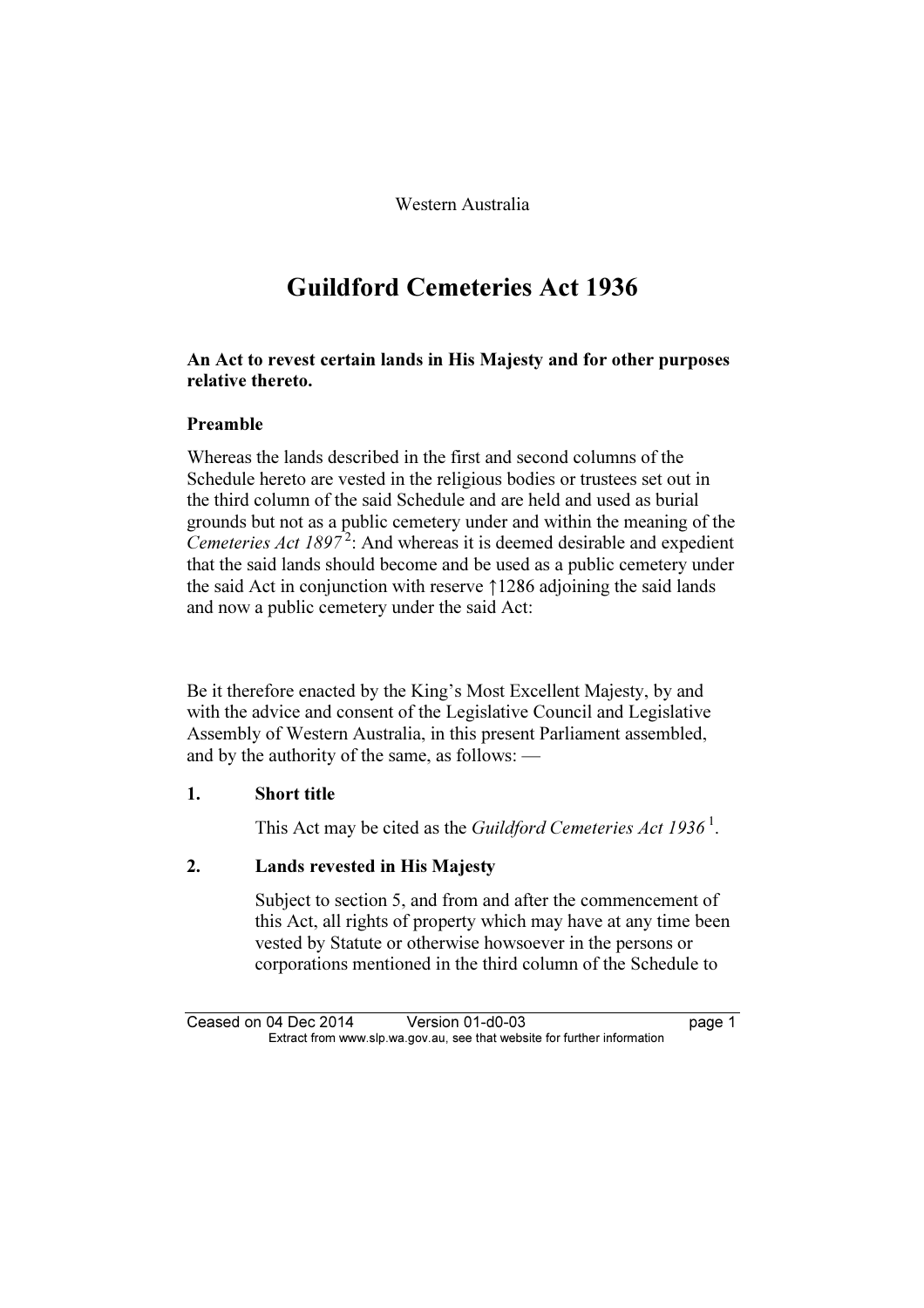this Act, or in any other person or corporation whatsoever in any part of the lands described in the first and second columns of the said Schedule, shall absolutely cease and determine, and all and singular the said lands and all the right and title thereto, either in law or in equity, shall be and the same are hereby vested in His Majesty, freed and released from all and every trusts or trust affecting the same.

### 3. Land revested to be reserved as cemetery

 The said lands revested in His Majesty by section 2 shall forthwith be reserved as a site for a cemetery, and in conjunction with reserve ↑1286 adjoining the same shall forthwith be proclaimed as a public cemetery, under and in accordance with the provisions of the Cemeteries Act 1897<sup>2</sup>; and, when so reserved and proclaimed as aforesaid, the said lands shall be vested in or placed under the control of trustees appointed under the provisions of the said Cemeteries Act  $1897<sup>2</sup>$ , as the Governor may think fit, for the purposes of a public cemetery.

#### 4. Original owners of lands relieved of responsibility

 When the said lands revested in His Majesty by section 2 have been reserved and proclaimed as a public cemetery as provided for in section 3, the persons and corporations mentioned in the third column of the Schedule to this Act and all other persons or corporations having prior to the commencement of this Act any duty, obligation, or responsibility in relation to the management, conduct, or control of the said lands or any part thereof as a burial ground, shall be freed and relieved from every such duty, obligation, and responsibility.

### 5. Preservation of existing burial rights

 Notwithstanding anything to the contrary contained in section 2, every person holding at the commencement of this Act by virtue of any instrument of lease, licence, or other title then subsisting and in force any right of burial in respect of any area or piece of

page 2 Version 01-d0-03 Ceased on 04 Dec 2014<br>Extract from www.slp.wa.gov.au, see that website for further information  $\mathbf{F}$  from which was the set that we besite for further information  $\mathbf{F}$ 

s. 3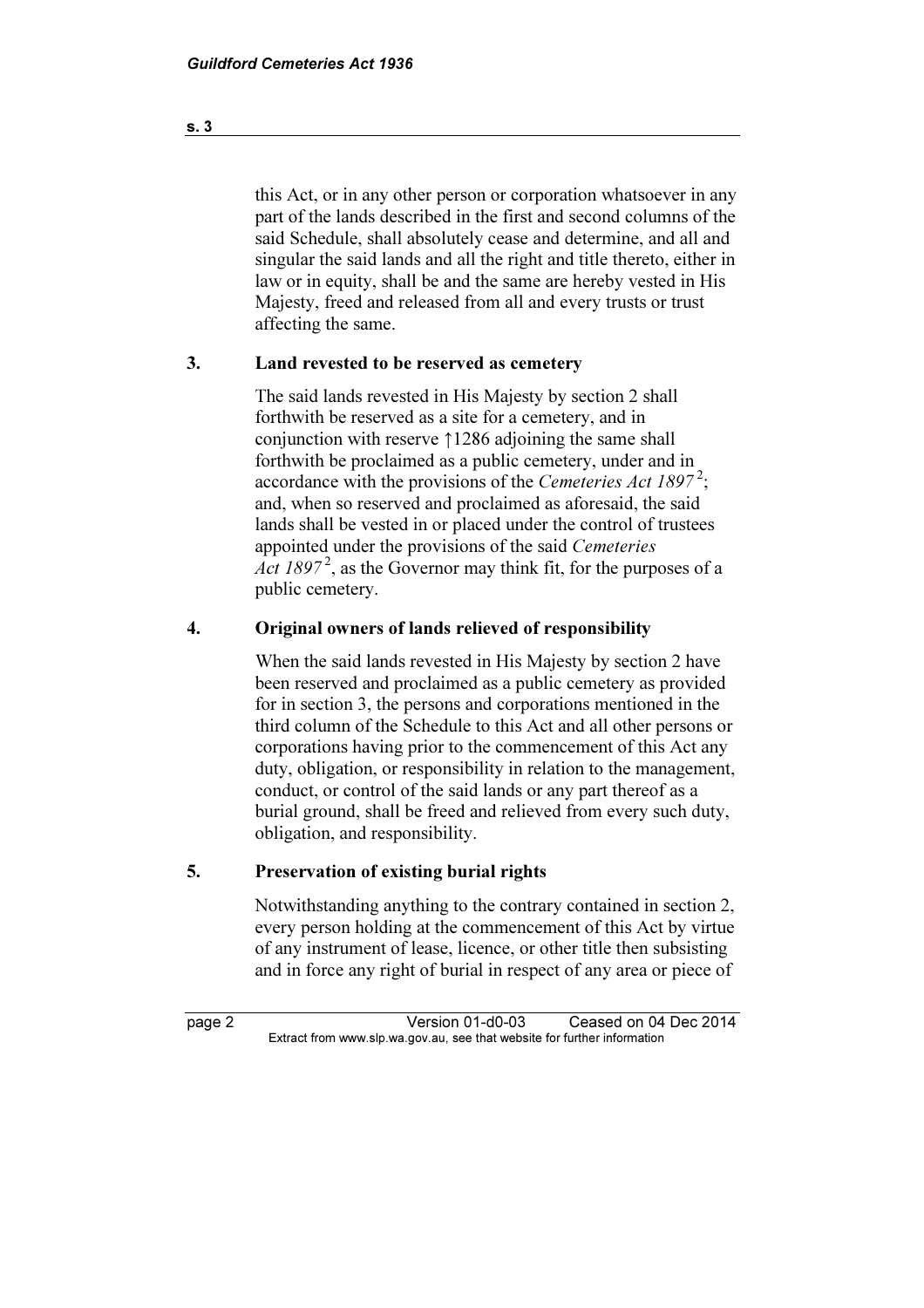any of the said lands as specified in such instrument, shall, after the commencement of this Act, continue to hold and enjoy the benefit of such right of burial according to the tenor of the instrument aforesaid by which such right is conferred in respect of the area or piece of land specified in such instrument and forming part of the public cemetery proclaimed as provided for in section 3; and the trustees of such public cemetery shall be bound by and observe all the provisions and conditions of such instrument in all respects and to the same extent as if such instrument had originally been executed, and the right of burial granted thereby had originally been given to the holder thereof by such trustees.

Ceased on 04 Dec 2014 Version 01-d0-03 page 3<br>Extract from www.slp.wa.gov.au, see that website for further information  $\mathbf{F}$  from which was the set that we besite for further information  $\mathbf{F}$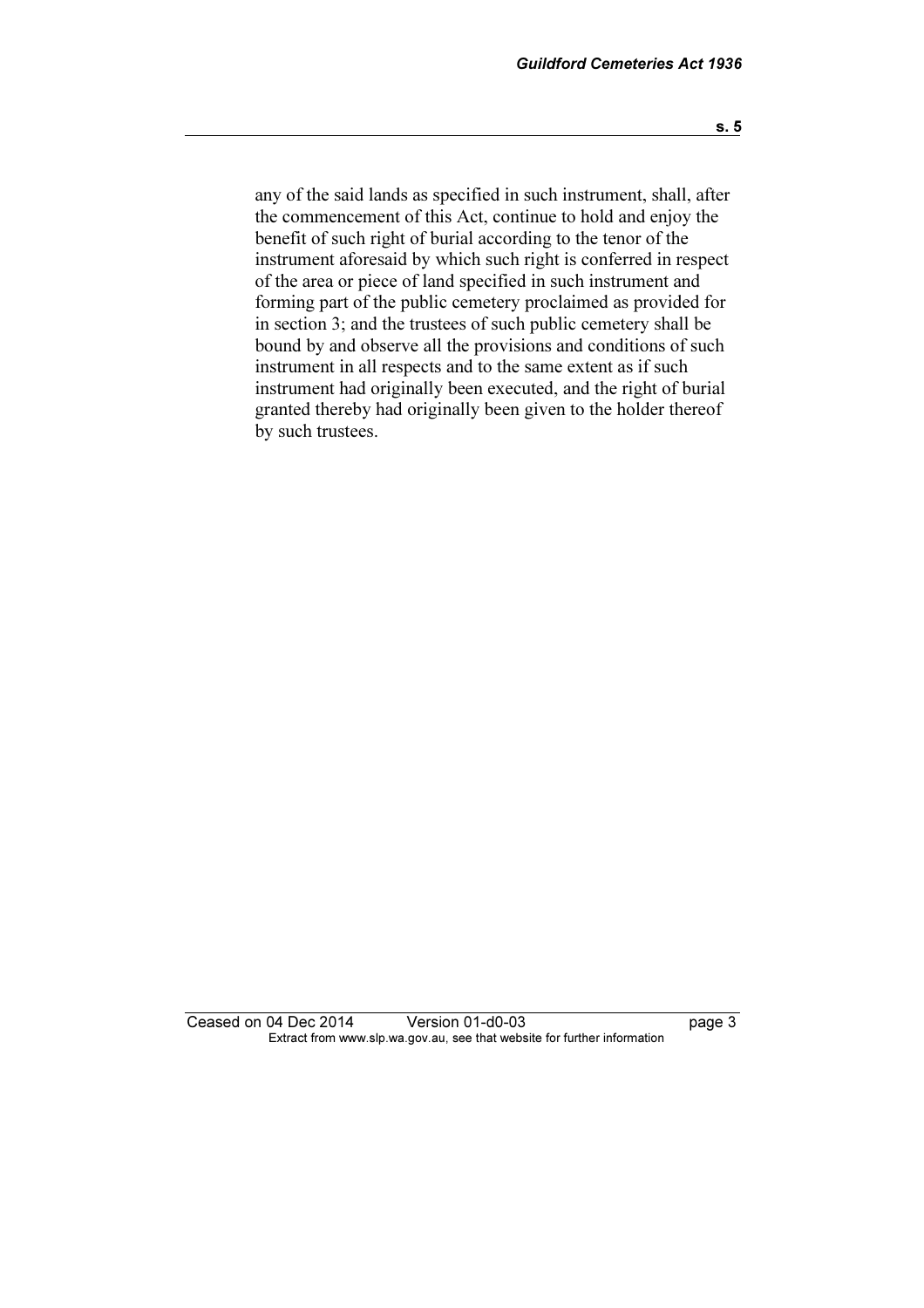## Schedule — Cemetery land

[s. 2]

| [Heading amended by No. 19 of 2010 s. 4.] |  |
|-------------------------------------------|--|
|-------------------------------------------|--|

| Land               | <b>Instrument of Title</b>                   | <b>Proprietors</b>                                                                                                                                                                                                                                                                                          |
|--------------------|----------------------------------------------|-------------------------------------------------------------------------------------------------------------------------------------------------------------------------------------------------------------------------------------------------------------------------------------------------------------|
| Swan Location 1284 | Certificate of Title vol. 34,<br>folio $110$ | The Roman Catholic<br>Bishop of Perth.                                                                                                                                                                                                                                                                      |
| Swan Location 1286 | Certificate of Title vol. 33,<br>folio 318   | The Diocesan Trustees<br>of the Church of<br>England.                                                                                                                                                                                                                                                       |
| Swan Location 1293 | Certificate of Title vol. 35,<br>folio 206   | James Young Simpson,<br>superintendent,<br>Wesleyan Minister;<br>George Shenton,<br>merchant; Richard<br>Watson Hardey,<br>gentleman, all of Perth;<br>John Henry Monger,<br>merchant, of York, and<br>Charles Crowther,<br>merchant, of<br>Geraldton, as Trustees<br>for the Wesleyan<br>Methodist Church. |
| Swan Location 1368 | Certificate of Title vol. 216,<br>folio 94   | The Salvation Army<br>(Western Australia)<br>Property Trust.                                                                                                                                                                                                                                                |

page 4 Version 01-d0-03 Ceased on 04 Dec 2014 Extract from www.slp.wa.gov.au, see that website for further information